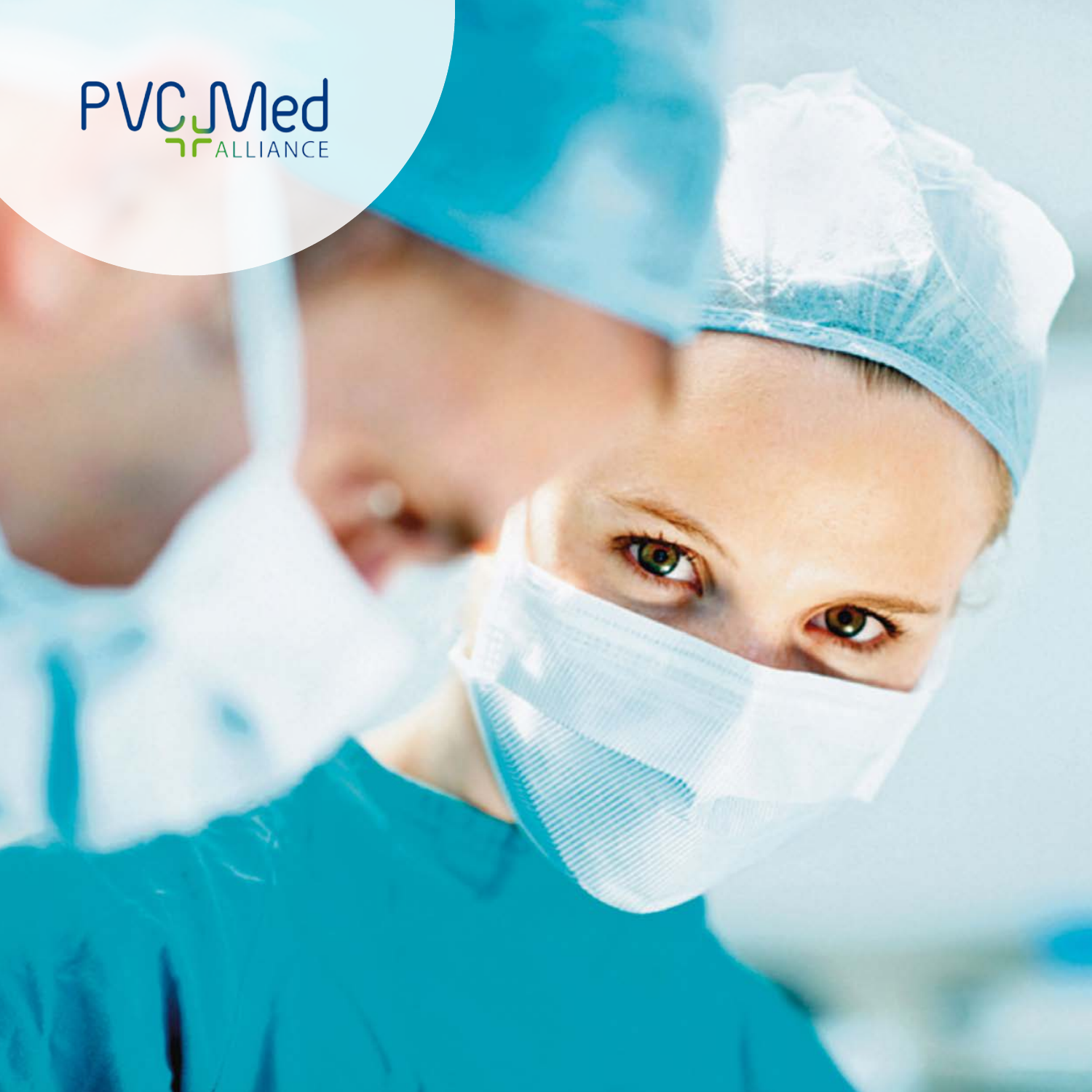

care in renal failure. Rapid infusion may be

armatical co

500ml

# PVC IN HEALTHCARE

PVC is extensively used throughout the healthcare sector including in:

- Blood and plasma transfusion sets
- Catheters and cannulae
- Blood bags
- Containers for intravenous solution
- Endotracheal tubing
- Feeding and other tubing
- Seamless flooring, ceiling and wall coverings

#### ESSENTIAL TO HEALTHCARE

For over 60 years, polyvinyl chloride (PVC) has remained an essential material across the healthcare sector. Also commonly known as vinyl, it has enhanced healthcare facilities in countless ways and enabled incredible innovation in medical devices.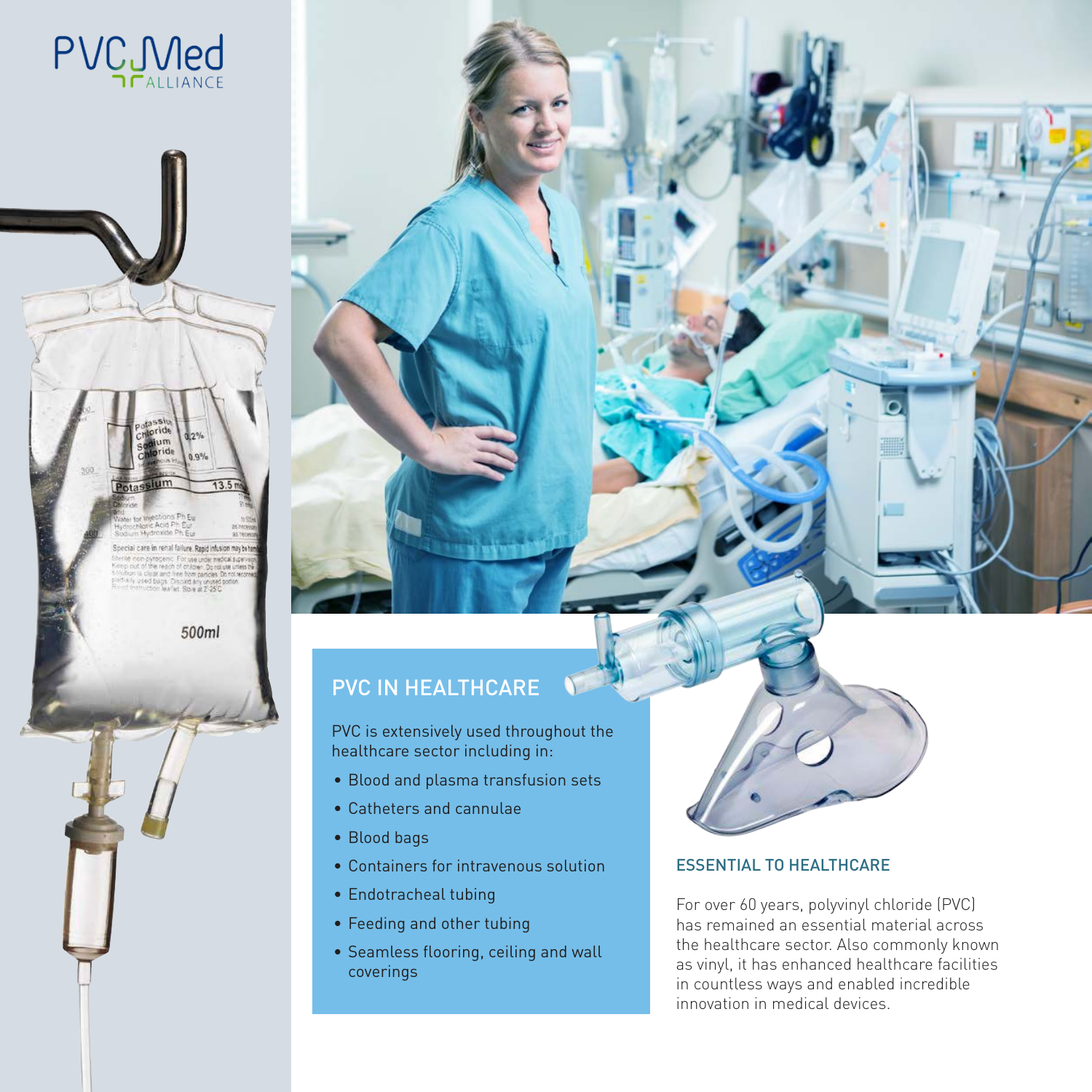



#### REVOLUTIONISING MEDICAL DEVICES

PVC medical devices have given patients and healthcare professionals access to innovative medical applications for screening, diagnosis, treatment and care. In the 1960s, PVC revolutionised healthcare with single-use devices that eliminated dangerous crosscontamination between patients. Healthcare professionals worldwide rely on PVC because of its optimal performance, high quality, strong safety record and affordability.

#### ENHANCING MEDICAL FACILITIES

Medical facilities need building materials with excellent durability, chemical resistance, low maintenance costs and affordability. PVC meets these demands and more. In flooring, ceiling and wall coverings, PVC reduces the need for cleaning and prevents the spread of infection with its smooth hygienic surface. Not only does it last for up to 20 years with intensive use, but PVC also offers the best value for money. With endless design options (including signage, zone boundaries and even art) PVC makes hospitals more comfortable, energising and welcoming for all.



#### RECYCLING MORE AND BETTER

Recently significant progress has been made to collect, recycle and recover products to support the circular economy, including in the healthcare sector. Since PVC is a very recyclable material, it has a great deal of circular potential. In the UK, the VinylPlus funded RecoMed scheme has shown how safely and easily PVC medical devices can be collected and recycled. RecoMed was inspired by a programme in Australia where over 100 hospitals collect and recycle PVC medical devices.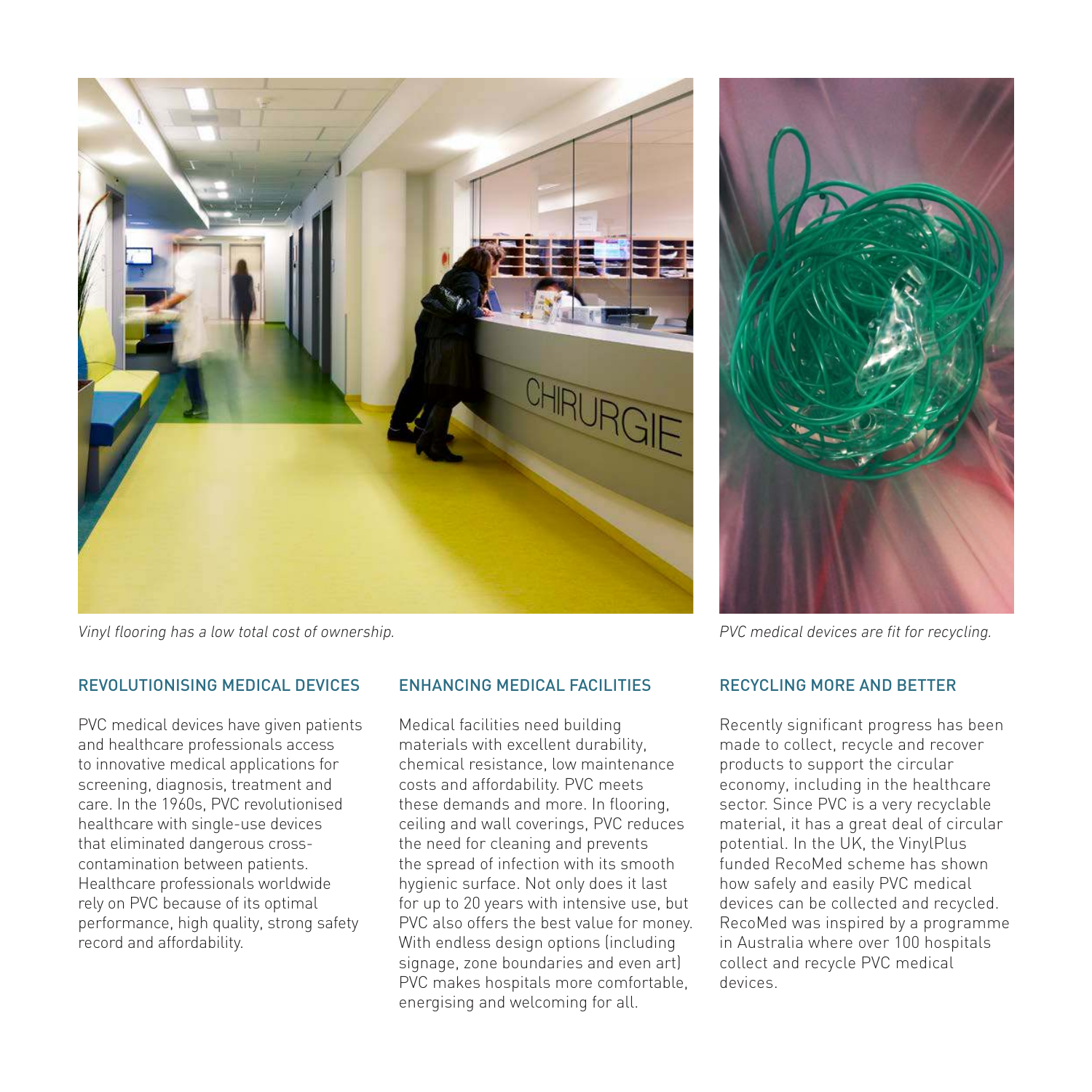

*Single-use medical devices revolutionised healthcare in the 1960s by eliminating dangerous cross-contamination between patients.*



*Unbreakable and light PVC bags replaced containers of fragile and heavy glass in the 1950s.* 



THE MANY BENEFICIAL PROPERTIES OF PVC, ESPECIALLY ITS UNSURPASSED SOFTNESS, ARE STILL MAINTAINED IN PVC WITHOUT PHTHALATES OF CONCERN

#### CONTINUOUS INNOVATION

DEHP has long been the preferred plasticiser for flexible PVC medical devices. Thanks to industry's continuous innovation and investment, a range of alternative plasticisers are now available for all medical applications. This allows healthcare professionals and patients to benefit from PVC's unique properties without using phthalates of concern.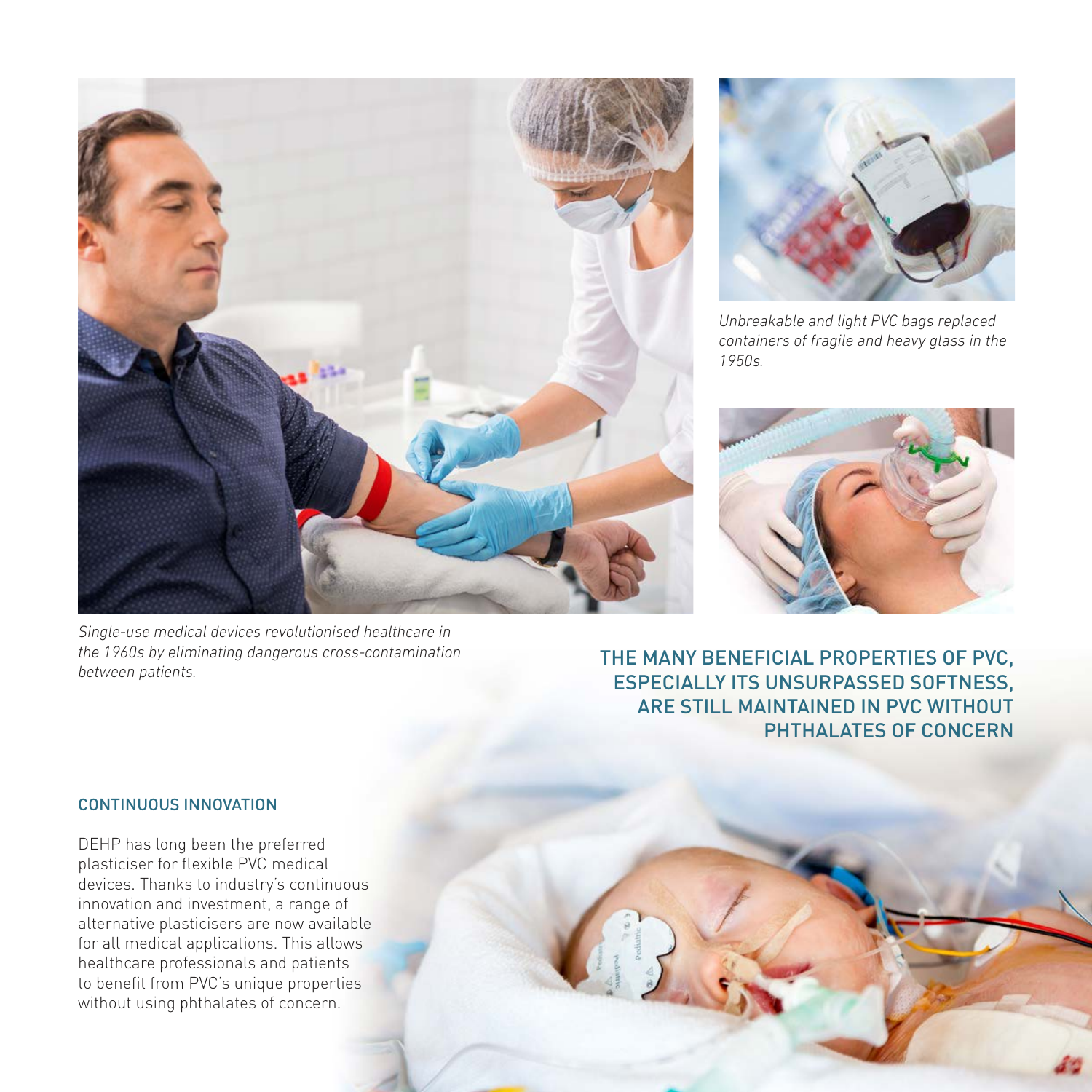

#### **ABOUT US**

PVCMed Alliance is the ECVM's platform for the PVC value chain in healthcare. We are engaging proactively in dialogue with all relevant stakeholders – from health authorities over hospital staff to recyclers. We share information. experience and expertise at medical conferences and medical fairs, and host roundtable discussions with interested stakeholders. We are also very active on social media.



**ECVM** (The European Council of Vinyl Manufacturers - www.pvc. org) is the organisation representing the six leading European PVC resin manufacturers, accounting for about 75% of the PVC resins produced in Europe.

A founding member of VinylPlus®, ECVM is committed to sustainable development, and to address and promote health, safety and environmental best practices over the PVC life cycle.



DID YOU KNOW THAT 40% OF ALL PLASTICS-BASED MEDICAL DEVICES ARE MADE FROM PVC?

40% PVC